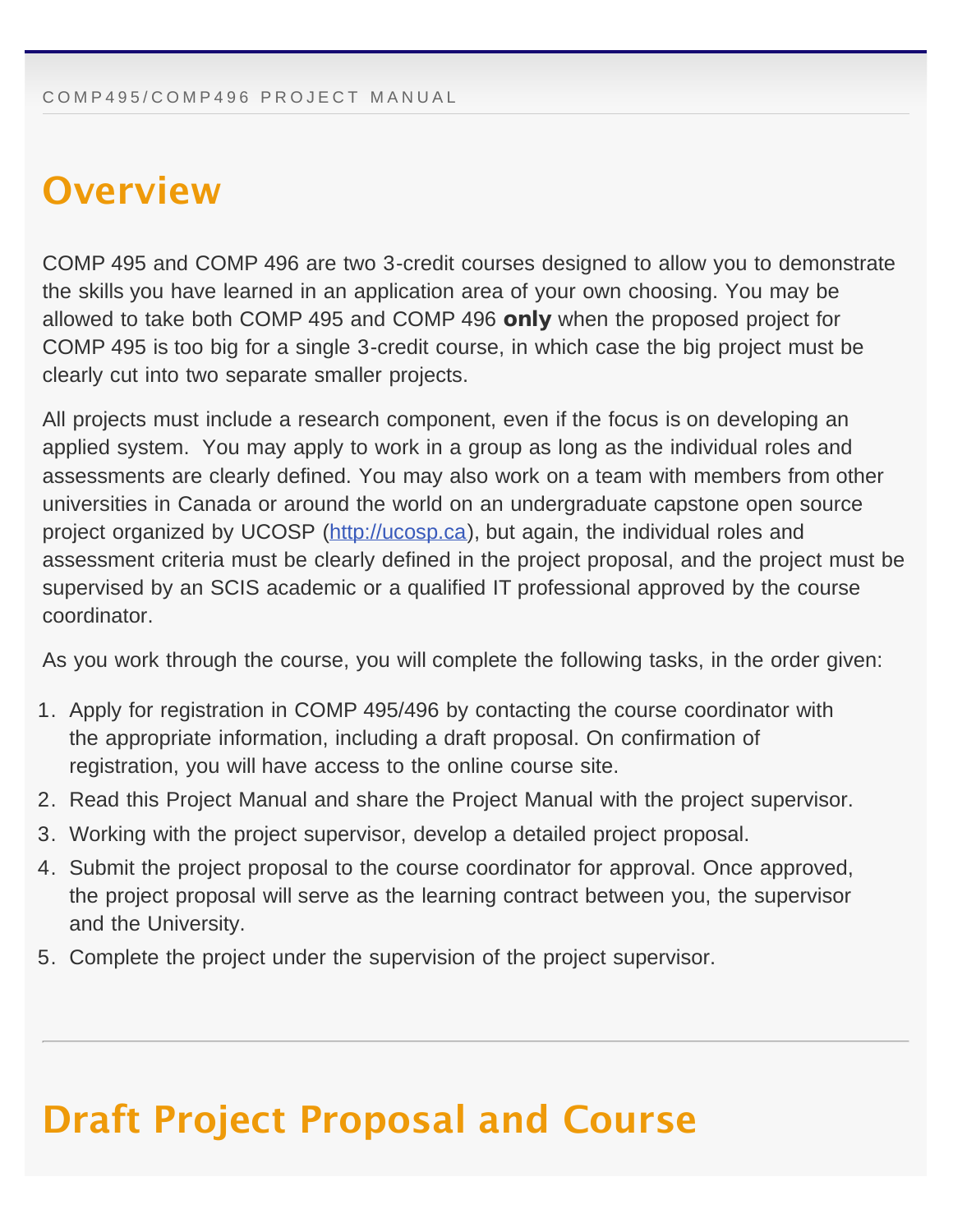## Registration

Along with evidence that you have completed all the credits necessary to take COMP 495/496, you will submit a draft project proposal to the course professor before final registration in the course can be approved. This will include a description of your academic record and work experience. It should also include a statement from the proposed project supervisor, if the proposed supervisor is from outside of SCIS faculty, outlining her or his qualifications and willingness to work with you.

The project can be part of your own work duties, a special project for an employer, or a project suggested by a professor, but the work must be new and yet to be completed through the course of study. For students in the BSc-CIS or BSc-CIS (Post Diploma) program, the project can be more academic-oriented research or an applied project towards the development of an applied information system. For students in the BA-IS major or other related programs, the project can be towards the analysis and design of an information system with minimal or no implementation.

In any case, the draft project proposal must include a well-worded description of the project and must also explain the rationale, the objectives, and the importance of the project. The draft proposal should be around 1200 words long, and where necessary, should include a brief literature review with references. The project must consist of new work to be done by you during the course. The draft proposal may need to be revised or even completely rewritten to ensure the suitability of the project for the course.

### Course Coordinator

The coordinator of COMP 495/496 is an employee of Athabasca University whose role is to ensure that a willing and able person serves as project supervisor; that fair and reasonable agreements are established for the proposal in terms of deliverables and timelines; and that they are followed by both you and the project supervisor.

The course coordinator will provide guidelines to the project supervisor about marking individual and group work. If the project supervisor is external, the course coordinator will grade the project proposal and the project report. If necessary, the course coordinator will review the rationale for your final grade on project development and implementation, and if in agreement, approve that grade.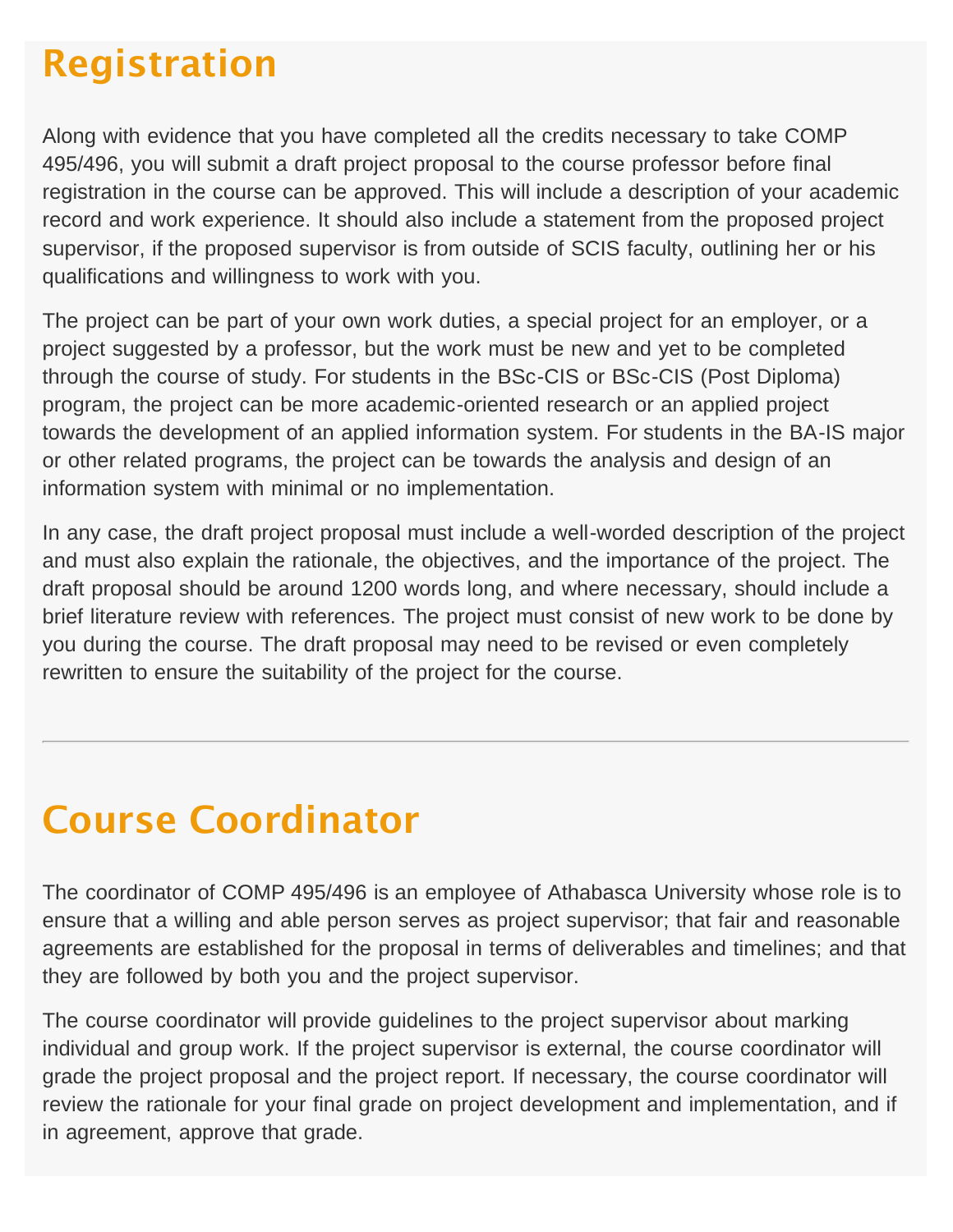# Project Supervisor

It is preferable that you select a suitable project supervisor from within the AU School of Computing and Information Systems, or other academic units or professional organizations. If you are unable to find an appropriate project supervisor, Athabasca University will make suggestions.

A project supervisor should at least have a master's degree in computing science or a related area, or be a certified ISP (Information Systems Professional). The project supervisor must have access to email for communication with you and the course coordinator.

The role of the project supervisor is as follows:

- to assist you in preparing a project proposal that has clear and obtainable objectives;
- to identify materials (software, equipment, etc.) that will help you fulfill the project requirements;
- to provide verbal or written information to you; to ensure that the project consists of new work;
- to evaluate the project development and implementation with respect to the objectives and evaluation scheme agreed upon in the approved project proposal / learning contract;
- and to advise you when the you are preparing the project report.

The project supervisor acts as a representative of Athabasca University, and may or may not be a full-time employee of the University. If the project supervisor is not a full-time employee of Athabasca University, he or she may be paid a small honorarium consistent with average marking costs and tutor costs per student.

#### Student and Supervisor Credentials

When you submit a draft project proposal to the course coordinator, along with evidence that you have completed all the credits necessary to take COMP 495/496, the course coordinator must confirm that the proposed or recommended project supervisor has appropriate credentials and appears to understand and agree to her or his duties; that you

**[TOP](#page-0-0)**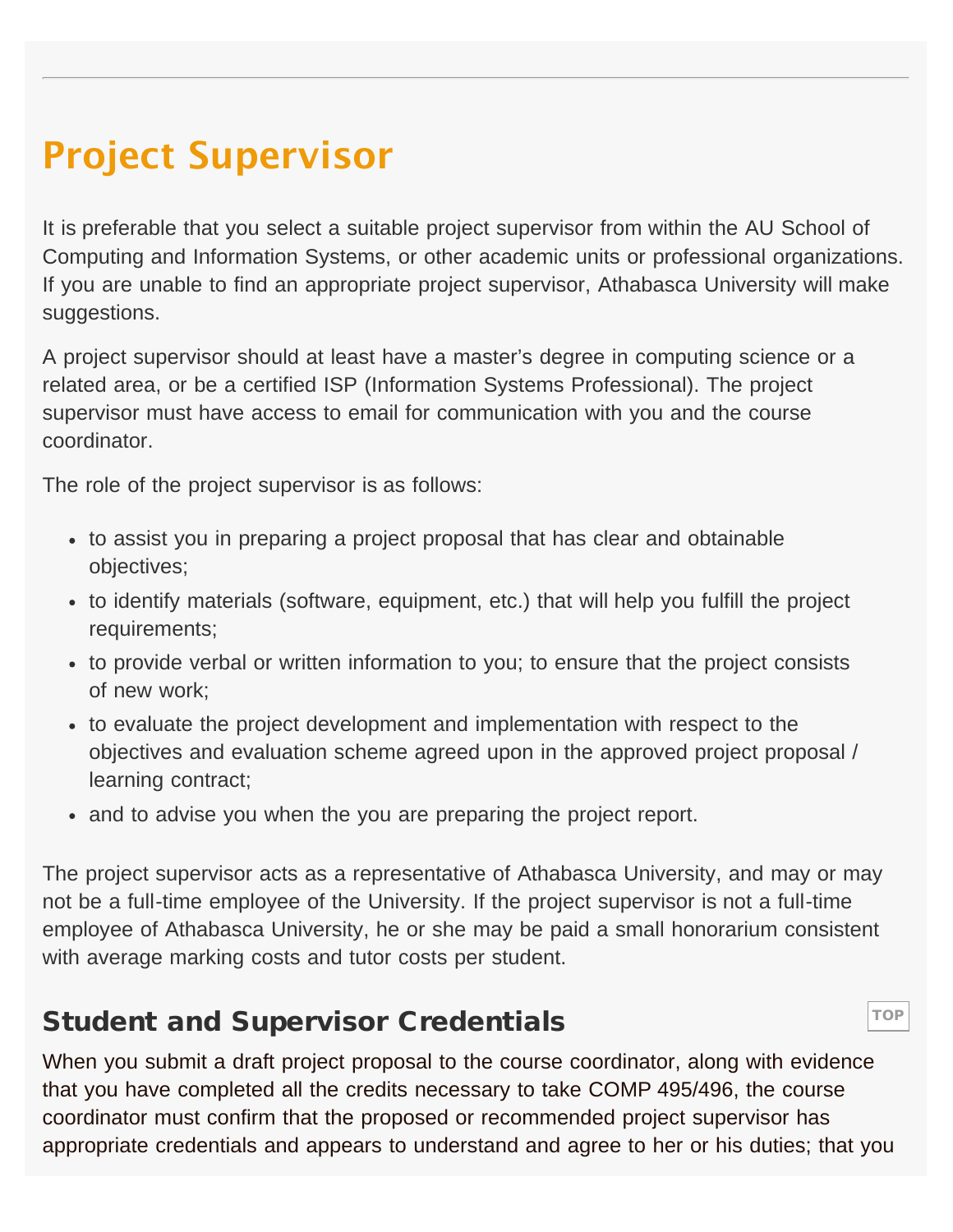are capable of proposing and completing the project; and that the project appears to be suitable. If the draft project proposal is approved, you will be given permission to register in the course.

Upon registration, you will have online access to the materials necessary for further development of the project proposal through the [myAU portal.](http://my.athabascau.ca/) The course coordinator will have to make arrangements to provide course site access to any project supervisor from outside the University.

#### Student–Coordinator–Supervisor Agreement

You will upload the completed project proposal to the appropriate link in the online course site. If the project proposal is acceptable to the course coordinator, the approved project proposal will serve as a learning contract between you and the project supervisor. You will then work independently with the project supervisor in completing the project. Contact with the course coordinator will be limited to unforeseen and exceptional circumstances that may affect the project's progress, and that cannot be handled by the project supervisor (e.g., advice on Athabasca University regulations), and to reporting of any agreed-upon milestones.

[TOP](#page-0-0)

You, your supervisor, course coordinator, and host site contact will initially agree on a rough schedule and milestones. These will be detailed for a maximum period of 4 weeks ahead, and sub-divided into 30- to 40-hour/team workload checkpoints. The remainder of the milestones will be "best guesses."

# Ownership of Project Deliverables

The project proposal and the assessment/evaluation of the project are the property of Athabasca University. The actual output of the project is the property of the student or the co-operating institution, as they negotiate or are bound by the approved project proposal.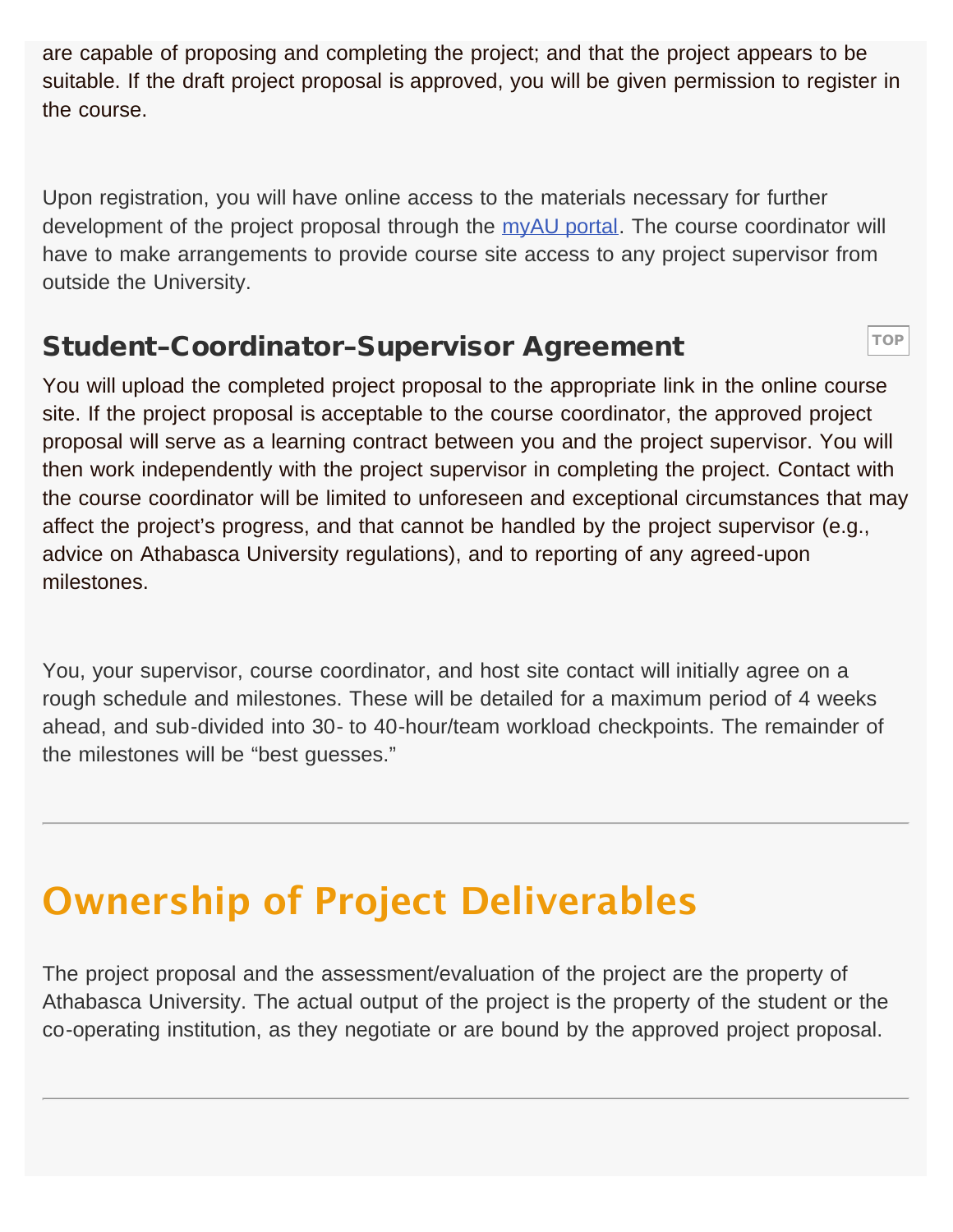# Schedule, Methodology, Report, Evaluation

Approximately every 2 weeks, you will produce a brief progress report, indicating where you (or your team) are on the schedule and recommending milestones for the next 4-week period. This report will be reviewed by the host site and the project supervisor. Changes to tasks and milestones will be negotiated as necessary. Project methodologies, reporting structures, and contents will be agreed upon in consultation with the individual sites. These factors will vary from site to site, reflecting the different projects and site practices.

Teams, or individuals when working alone, will retain a record of activities and progress, detailed to include meetings with the users, discussions with the project supervisor, agreements, time spent, etc. On receiving a completed project, the project supervisor will submit an evaluation and grade, based on the grading guidelines, to the course coordinator for review, discussion, and acceptance.

You will probably want to include at least the following elements in your project schedule:

- 1. Rough four-week scheduling and milestones with 30- to 40-hour per team check points.
- 2. Bi-weekly progress reports with revised milestones.
- 3. Formal project presentation.

#### Student Evaluation

You will be evaluated by the project supervisor (or course coordinator when the project supervisor is external) on the basis of the project proposal (15 %) and project report (35 %). You will also be evaluated by the project supervisor on the project development and implementation (50 %) using the criteria developed by you and the project supervisor, and agreed to by the course coordinator. This evaluation will be reviewed and approved by the course coordinator. Only in exceptional circumstances would this grade not be approved.

The grades assigned by the assessor should include a technical assessment of the software and, where relevant, an assessment of user satisfaction. For group projects, assessment of each member of the group must include input from the other group members.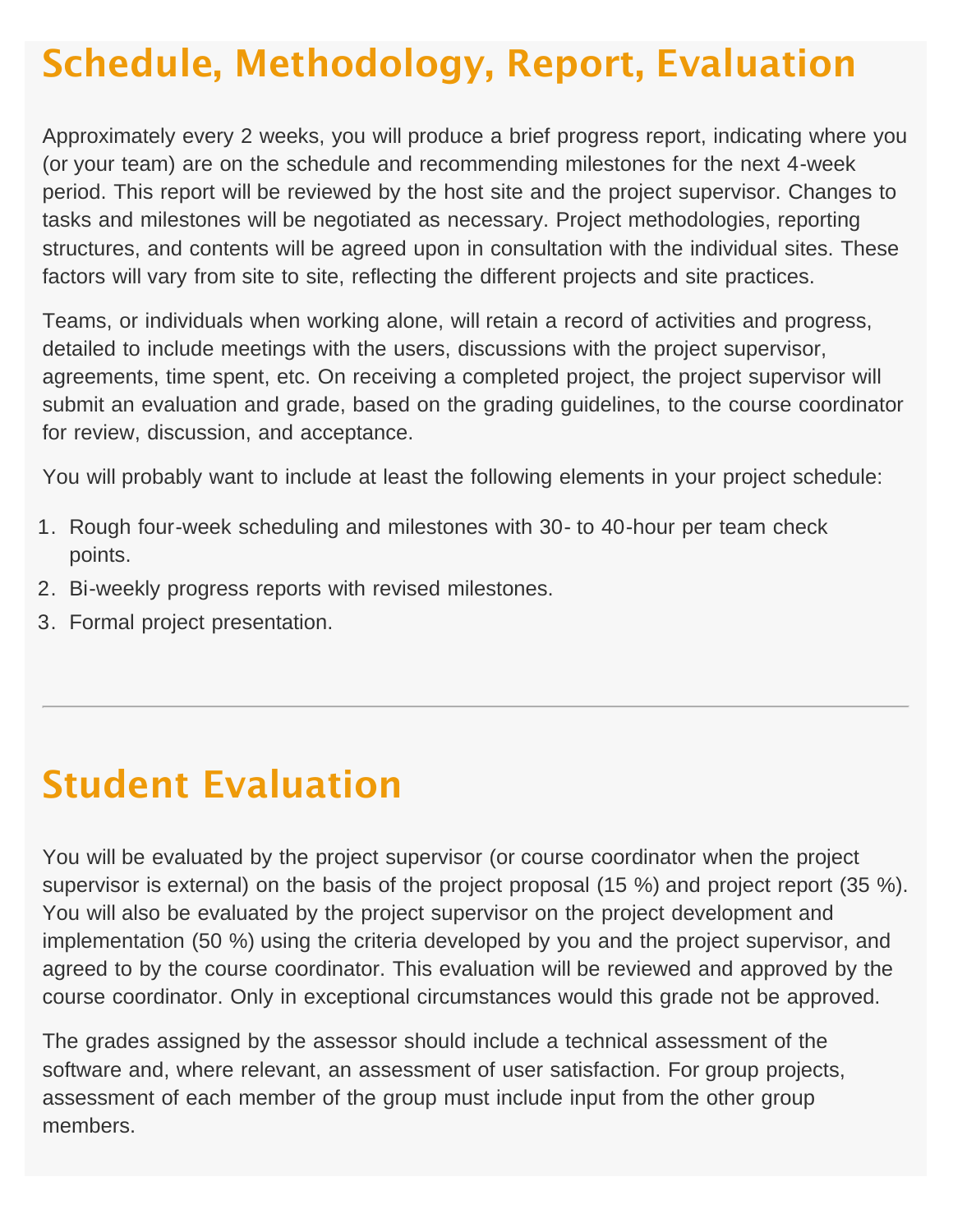### Part 1: Project Proposal

Once you have started in the course, you need to work with your project supervisor to develop a full proposal for the project based on the approved draft. You will need to expand or refine what you already have in the draft, making changes or adding more detail under the direction of your project supervisor.

The full proposal should be about 2000 to 4000 words long. It should include the following:

- a brief literature review with references (if necessary),
- a section describing the methods or technical strategy to be used for the project,
- a list of required materials,
- a list of project milestones (with a schedule),
- a description of the project deliverables.

The final version of the full proposal must be submitted and approved by the project supervisor before you can actually work on the project. The project proposal will serve as a learning contract between you, the supervisor, and the course coordinator on behalf of the University.

**[TOP](#page-0-0)** 

#### Guidelines for Marking Part 1

The proposal will be marked out of 100 points based on the following criteria:

Project concept (5 points)

Problem definition/needs analysis/literature review/environmental scan including the following elements (25 points)

- scope
- focus
- content

Preliminary design (40 points) Planned look and feel (10 points) Milestones and timelines (5 points)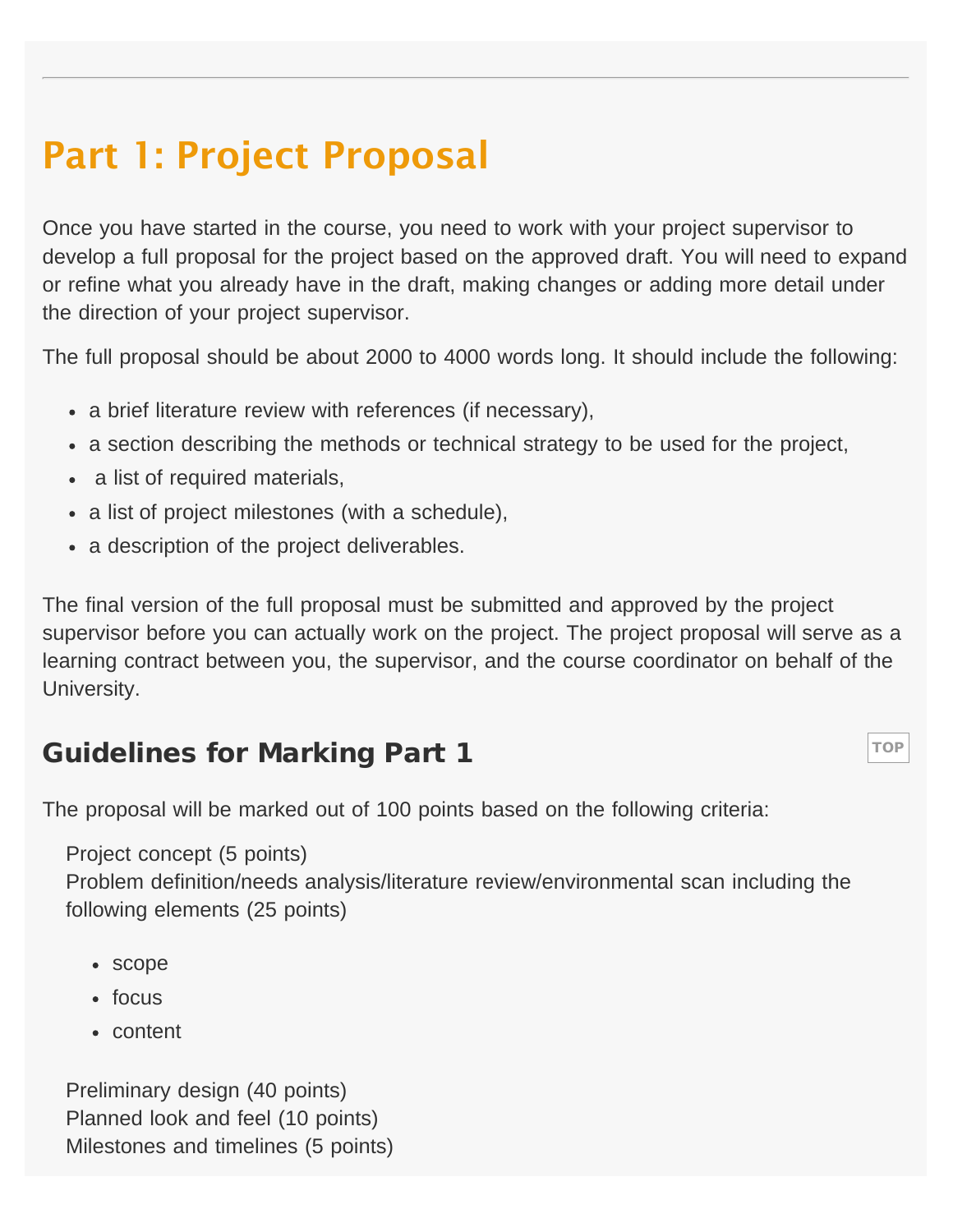Suggested evaluation criteria (5 points) Correct structure of proposal (5 points) Readability (5 points)

These are general guidelines for proposal marking. The nature of the project may require modification to these guidelines. That will be negotiated prior to submission of the proposal.

Note that the point weights given in parentheses are approximate and may vary. For instance, if a project is totally unreadable or presented in an unacceptable format, the weight for readability would be much higher.

**EX Note:** COMP 495 and COMP 496 are two 3-credit courses, and students have 6 months to complete each. Normally you would be allowed to take COMP 495 only. When a student is given an exception to take both COMP 495 and COMP 496, the two courses cannot be taken at the same time.

# Part 2: Project Report

The project report is to be written in a standard format acceptable for the nature of the project, including use of an appropriate reference documentation style such as [APA,](http://owl.english.purdue.edu/owl/resource/560/01/) [IEEE,](http://www.ieee.org/publications_standards/publications/authors/authors_journals.html) or [ACM.](http://www.acm.org/publications/latex_style/) It should be about 3000 to 5000 words long; it should summarize the project goals, methods/design, design rationale, implementation, results; and provide a discussion including an assessment. For assessment purposes, you need to design an evaluation of your project that you can carry out on your own. Justify the use of your particular evaluation strategy. Your report must be submitted in .doc, .rtf, or other standard format.

#### Guidelines for Marking Part 2

The dimensions for assigning marks in order of weight are as follows:

- 1. Comprehensiveness—does it cover the elements outlined above?
- 2. Organization—is it a well-organized report with a strong internal logic?
- 3. Readability—is it easy to follow without unnecessarily complex and wordy sentences?
- 4. Examples—does it exhibit appropriate use of examples, illustrations, and samples (e.g., lists of classes, screen captures)?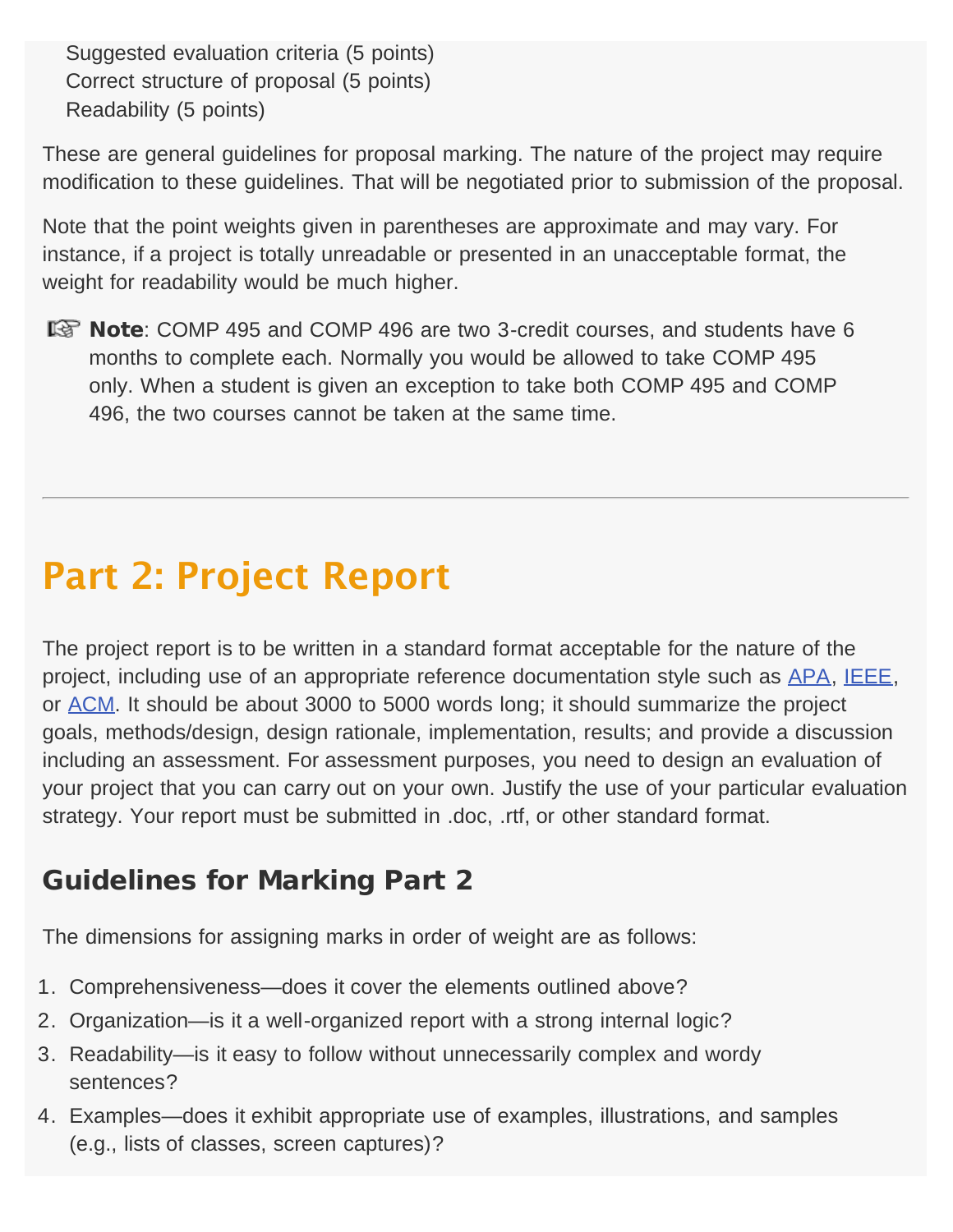5. Grammar and mechanics—does it follow correct verb agreement, punctuation, spelling, etc.?

#### Part 3: Analysis and Design or Implementation

When the focus of the project is on the implementation of an applied information system, the deliverables for the third part of the project will be computer programs and data that implement the applied information system, as well as necessary documentation such as a user's guide. The implementation will be evaluated on the basis of the functionalities implemented, quality of coding, design and implementation of the user interface, and sufficiency of supporting documentation.

When a project has little or no programming, such as an analysis of case studies in IT/IS management, the deliverables for the third part of the project will be a well-written document in an acceptable format (.rtf, .doc, .docx, or .pdf) that provides your analysis of the cases and design of an information/computer system or solution to the problems presented by the cases. The document should be about 5000 to 7000 words long. The evaluation of the document will be based on your demonstrated grasp of the material, your analysis of the IT cases, the quality of the proposed solution or system, and the presentation of the above.

**[TOP](#page-0-0)** 

#### Guidelines for Marking Part 3

The grade will be based on the following criteria:

Technical merit (40 points)

- documentation
- solution (algorithm, data structures, classes, database optimization, etc.)
- coding standards
- project-specific criteria

User satisfaction (40 points)